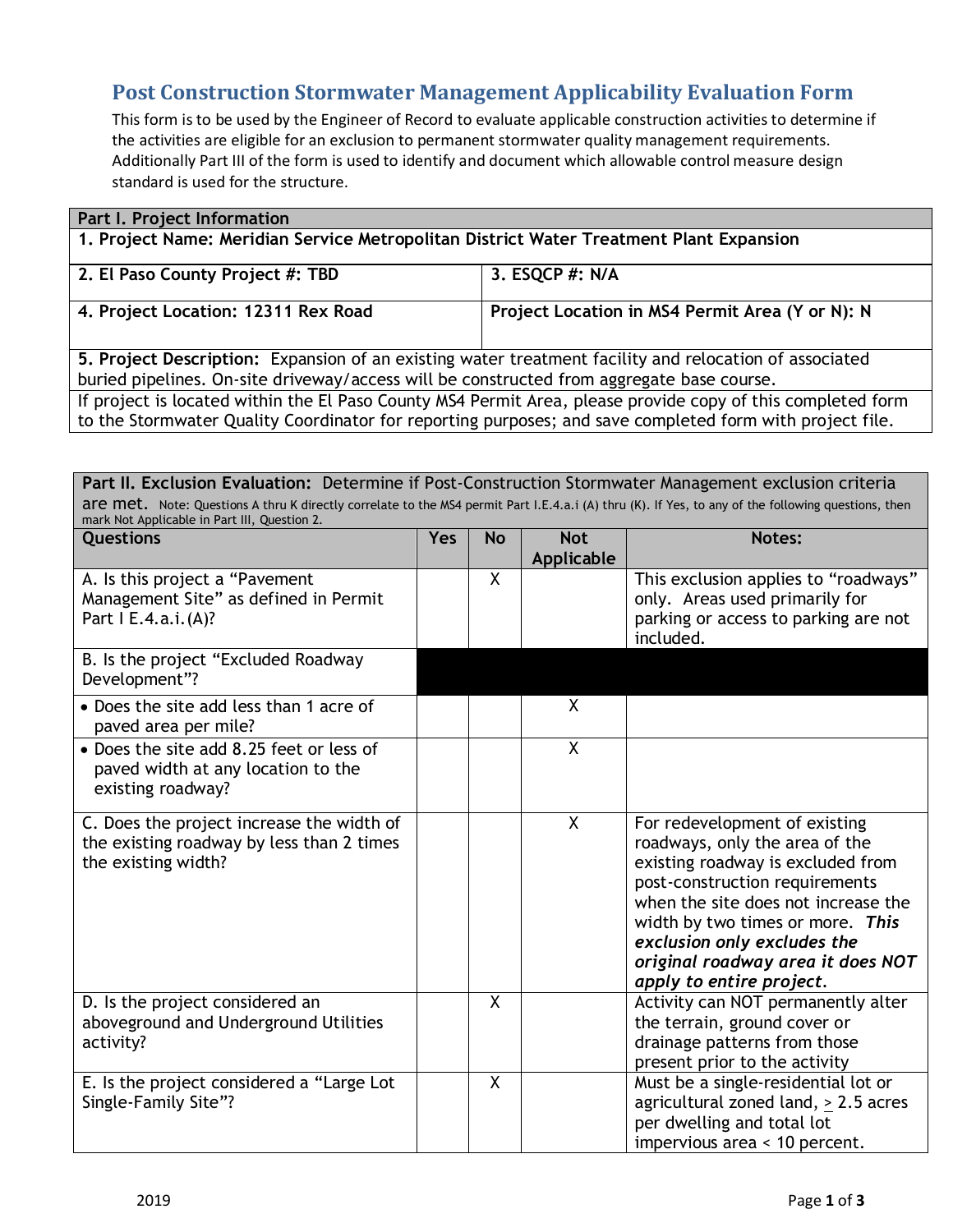| Questions (cont'd)                                                                                                                                                                                                                                             | Yes | <b>No</b> | <b>Not</b><br>Applicable | <b>Notes</b>                                                                                                                                                                                                                                                                |
|----------------------------------------------------------------------------------------------------------------------------------------------------------------------------------------------------------------------------------------------------------------|-----|-----------|--------------------------|-----------------------------------------------------------------------------------------------------------------------------------------------------------------------------------------------------------------------------------------------------------------------------|
| F. Do Non-Residential or Non-Commercial<br>Infiltration Conditions exist?<br>Post-development surface conditions do not result in<br>concentrated stormwater flow or surface water discharge<br>during an 80 <sup>th</sup> percentile stormwater runoff event. |     | X         |                          | Exclusion does not apply to<br>residential or commercial sites for<br>buildings.<br>A site specific study is required and<br>must show: rainfall and soil<br>conditions; allowable slopes; surface<br>conditions; and ratios of<br>imperviousness area to pervious<br>area. |
| G. Is the project land disturbance to<br>Undeveloped Land where undeveloped<br>land remains undeveloped following the<br>activity?                                                                                                                             |     | X         |                          | Project must be on land with no<br>human made structures such as<br>buildings or pavement.                                                                                                                                                                                  |
| H. Is the project a Stream Stabilization<br>Site?                                                                                                                                                                                                              |     | X         |                          | Standalone stream stabilization<br>projects are excluded.                                                                                                                                                                                                                   |
| I. Is the project a bike or pedestrian trail?                                                                                                                                                                                                                  |     | $\sf X$   |                          | Bike lanes for roadways are not<br>included in this exclusion, but may<br>qualify if part of larger roadway<br>activity is excluded in A, B or C<br>above.                                                                                                                  |
| J. Is the project Oil and Gas Exploration?                                                                                                                                                                                                                     |     | X         |                          | Activities and facilities associated<br>with oil and gas exploration are<br>excluded.                                                                                                                                                                                       |
| K. Is the project in a County Growth Area?                                                                                                                                                                                                                     |     |           |                          | Note, El Paso County does not apply<br>this exclusion.<br>All Applicable Construction Activity in El Paso<br>County must comply the Post-Construction<br>Stormwater Management criteria.                                                                                    |

| Part III. Post Construction (Permanent) Stormwater Control Determination |     |          |
|--------------------------------------------------------------------------|-----|----------|
| <b>Questions</b>                                                         | Yes | <b>N</b> |
| 1. Is project an Applicable Construction Activity?                       |     |          |
| 2. Do any of the Exclusions (A-K in Part II) apply?                      |     |          |

If the project is an Applicable Construction Activity and no Exclusions apply then Post-Construction (Permanent) Stormwater Management is required.

Complete the applicable sections of Part IV below and then coordinate signatures for form and place in project file.

If the project is not an Applicable Construction Activity, or Exclusion(s) apply then Post-Construction (Permanent) Stormwater Management is NOT required. Coordinate signatures for form and place in project file.